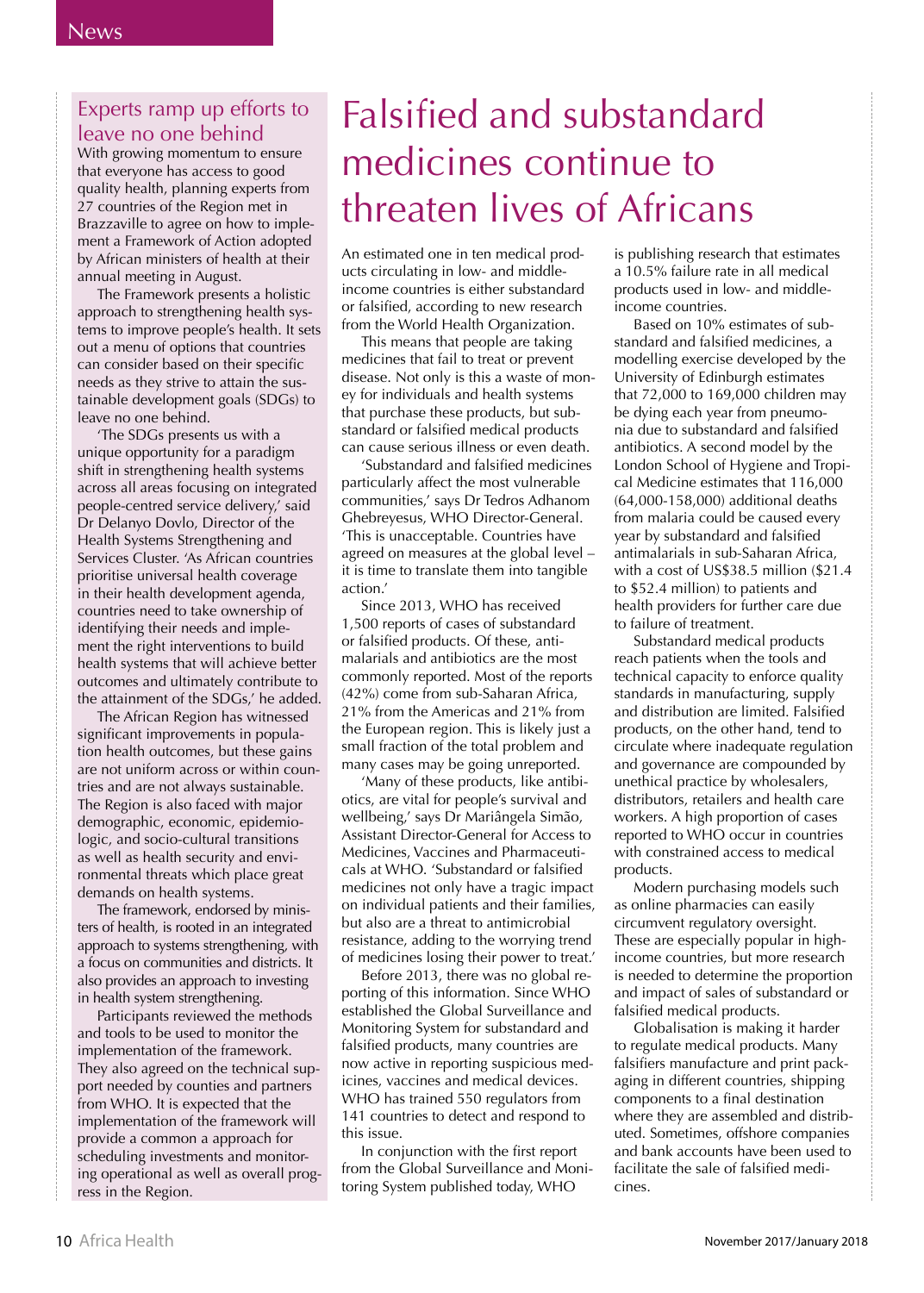### Dramatic drop in global measles cases

In 2016, an estimated 90,000 people died from measles - an 84% drop from more than 550,000 deaths in 2000 according to a new report published by leading health organisations. This marks the first time global measles deaths have fallen below 100,000 per year.

'Saving an average of 1.3 million lives per year through measles vaccine is an incredible achievement and makes a world free of measles seem possible, even probable, in our lifetime,' says Dr Robert Linkins, of the Measles and Rubella Initiative (MR&I) and Branch Chief of Accelerated Disease Control and Vaccine Preventable Diseases at the Centers for Disease Control and Prevention. M&RI is a partnership formed in 2001 of the American Red Cross, the US Centers for Disease Control and Prevention, the United Nations Foundation, UNICEF, and WHO.

Since 2000, an estimated 5.5 billion doses of measles-containing vaccines have been provided to children through routine immunisation services and mass vaccination campaigns, saving an estimated 20.4 million lives.

'We have seen a substantial drop in measles deaths for more than two decades but now we must strive to reach zero measles cases,' says Dr Jean-Marie Okwo-Bele, Director of WHO's Department of Immunization, Vaccines and Biologicals. 'Measles elimination will only be reached if measles vaccines reach every child, everywhere.'

The world is still far from reaching regional measles elimination goals. Coverage with the first of two required doses of measles vaccine has stalled at approximately 85% since 2009, far short of the 95% coverage needed to stop measles infections, and coverage with the second dose, despite recent

increases, was only 64% in 2016.

Far too many children - 20.8 million – are still missing their first measles vaccine dose. More than half of these unvaccinated children live in six countries: Nigeria (3.3 million), India (2.9 million), Pakistan (2.0 million), Indonesia (1.2 million), Ethiopia (0.9 million), and Democratic Republic of the Congo  $(0.7 \text{ million})$ . Since measles is a highly contagious viral disease, large outbreaks continue to occur in these and other countries in Europe and North America, putting children at risk of severe health complications such as pneumonia, diarrhoea, encephalitis, blindness, and death.

Agencies noted that progress in reaching measles elimination could be reversed when polio-funded resources supporting routine immunisation services, measles and rubella vaccination campaigns, and surveillance, diminish and disappear following polio eradication. Countries with the greatest number of measles deaths rely most heavily on polio-funded resources and are at highest risk of reversing progress after polio eradication is achieved.

'This remarkable drop in measles deaths is the culmination of years of hard work by health workers, governments and development agencies to vaccinate millions of children in the world's poorest countries,' said Dr Seth Berkley, CEO of Gavi, the Vaccine Alliance, one of the world's largest supporters of measles immunisation programmes. 'However we cannot afford to be complacent. Too many children are still missing out on lifesaving vaccines. To reach these children and set ourselves on a realistic road to measles elimination we need to dramatically improve routine immunisation backed by strong health systems.'

# Nigeria suffering exodus

The Nigerian Medical Association Lagos State chapter has raised the alarm over the number of doctors quitting leading medical institutions. NMA Lagos State Chair Dr Olumuyiwa Odusote says that more than 40,000 of the 75,000 registered Nigerian doctors are

practicing abroad while 70% of those still in the country are actively seeking jobs outside. According to him over 100 doctors resigned from UCH Ibadan in 2017, while about 800 doctors have resigned from Lagos State hospitals in the last two years.

#### Al app debuts for Zambian **HIV** patients

An intelligent app to assist in the treatment and management of HIV patients has been launched in Zambia. Significant anticipation surrounds the



development as if successful, the technology could be extended to assist with other disease management.

Developed for the Zambian Ministry of Health by two teams from the Clinton Health Access Initiative, it avoids the more usual approach of digitizing volumes of existing guidelines, and instead employs elements of Human-Machine Learning. In other words it shifts the focus onto the creation of an app that is configured and programmed firstly to understand large volumes of guideline-content and then to intelligently apply this knowledge to specific patient needs within a consultation. The result, the developers hope, is an app that can be used by any health worker, and from simple data gleaned can understand the needs of a particular patient, and then quickly provide a concise response on next treatment steps required.

Just launched in Zambia, ZamCG is viewable on the Google Play store and will soon be available from the Apple and iOS stores.

#### Uganda doctors return to work

In late November, Ugandan doctors voted to suspend their month-long strike for three weeks following government commitment to increase salaries and improve the working conditions in public hospitals by next month. A total of 113 doctors out of 195 who attended the Uganda Medical Association (UMA) extraordinary meeting held in the capital Kampala voted to suspend the increasingly acrimonious strike. Ekwaro Obuku, the UMA president, said if the government fails to honour its commitment to respond to their issues by Dec. 15, the doctors will resume the industrial action. 'We are putting government on notice. The government shouldn't take our trust for granted,' said Obuku.